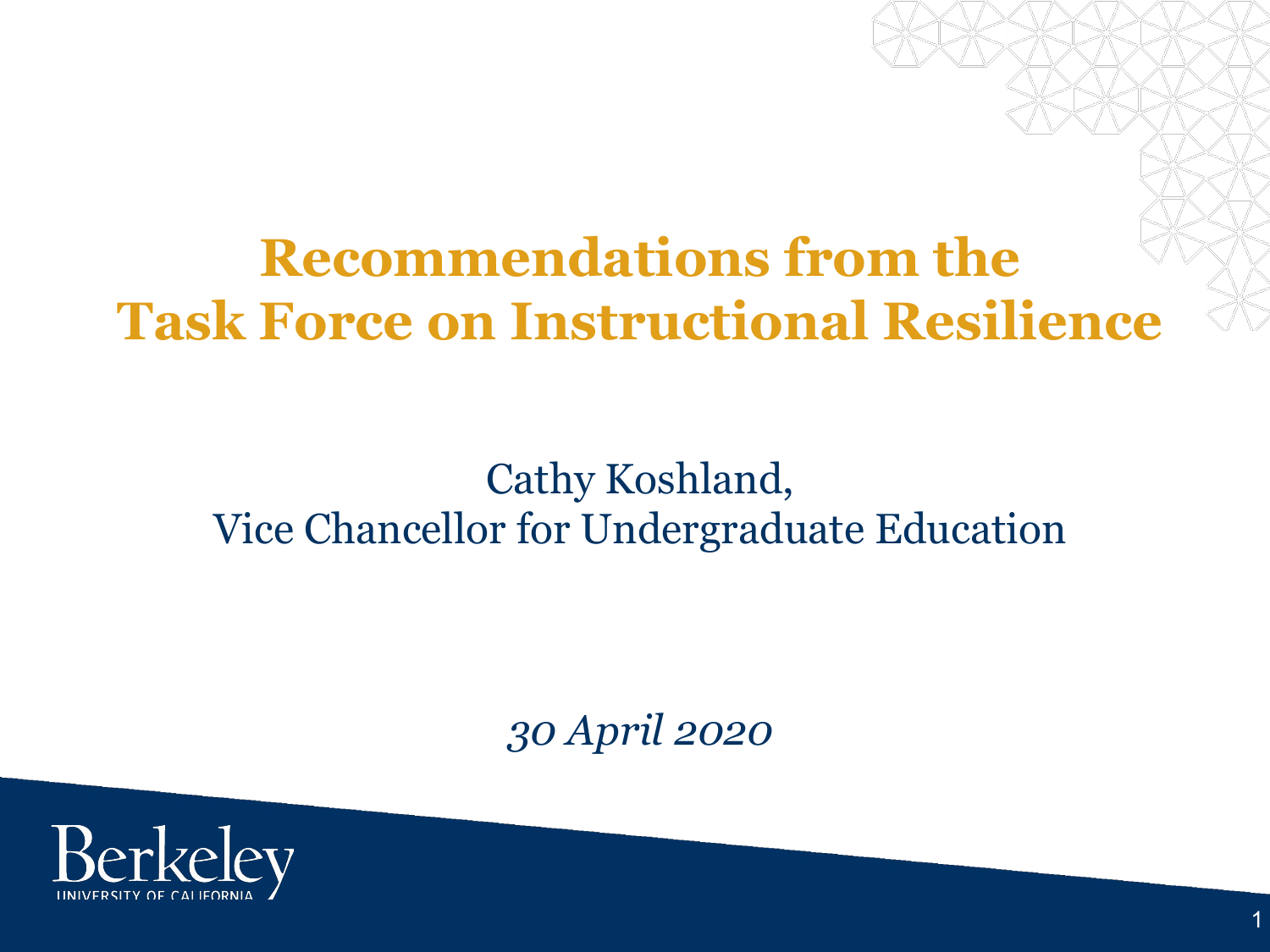## Charge and Timeline

- ➔ Formed **January 2020** & charged to issue a report by **May 2020** to guide strategic preparation for future short-term instructional interruption (like Fall power outages)
- ➔ Arrival of **COVID-19 in March 2020** and ensuing shift to remote instruction brought many task force recommendations into immediate implementation.

#### **Original charge, issued December 2019:**

- 1. define what *instructional resilience* is, including use cases, across the disciplines;
- 2. develop *recommendations for best practices* for instructional resilience and continuity;
- 3. create an *achievable technical and financial roadmap* for how to implement the recommendations;
- 4. develop an *outreach and incentives plan* that would facilitate wide-spread adoption of instructional resilience best practices; and
- 5. ensure we were prepared with a plan for approaching instructional resilience during any *power outages or fires* that may occur in Fall 2020.

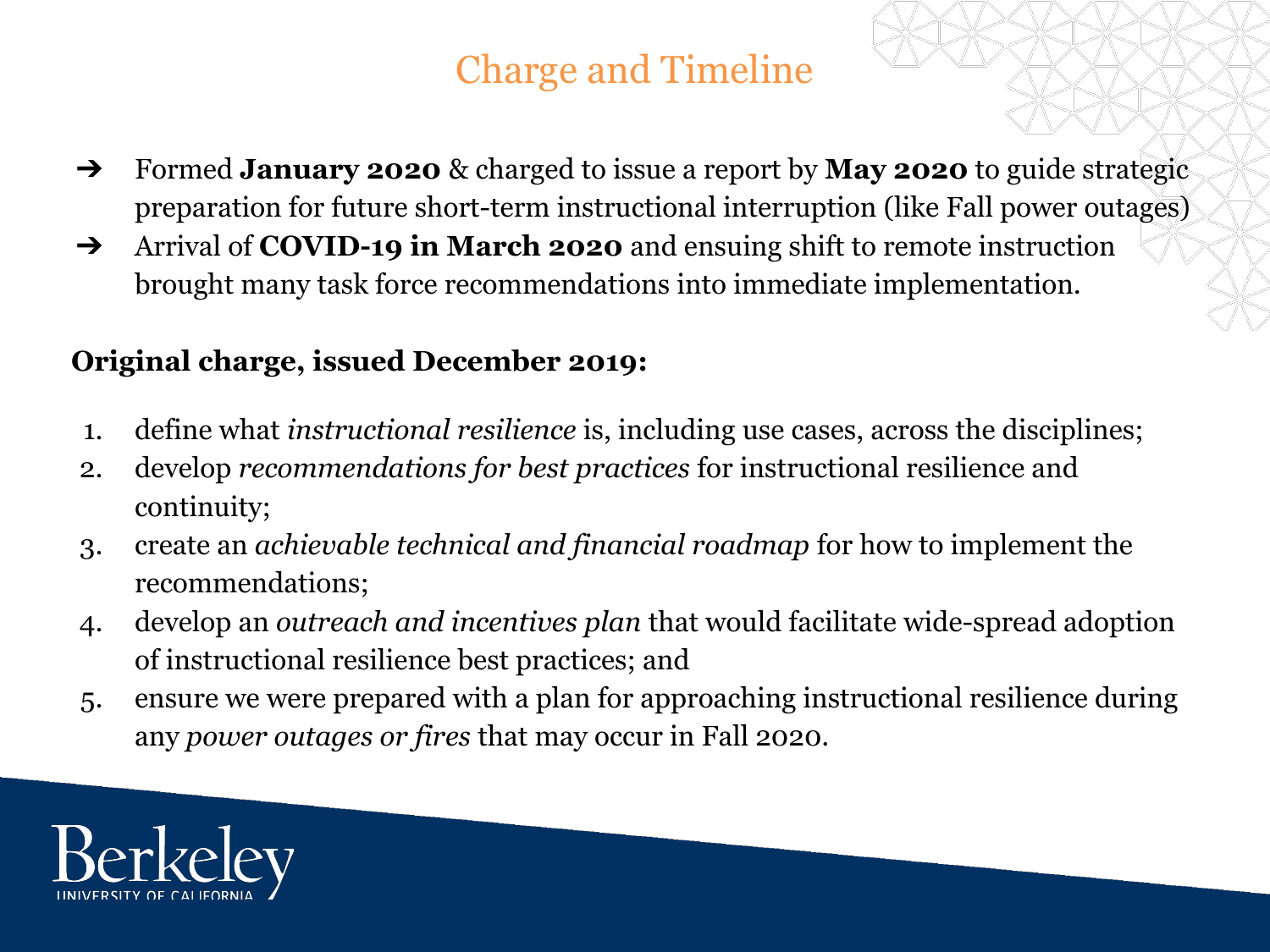## Instructional Resilience Task Force

Work Groups

- **→** Best Practices
- ➔ Assessments, and Disruption of Exams in Large Classes
- ➔ Different approaches to Pedagogy/Alternative Assignments
- $\rightarrow$  Students: Expectations and Responsibilities
- ➔ Tutoring, Advising and Academic Support

Co-chaired by

Cathy Koshland, Vice Chancellor, Undergraduate Education Oliver O'Reilly, Chair, Berkeley Division of the Academic Senate

*+ 21 members representing faculty, staff and students*

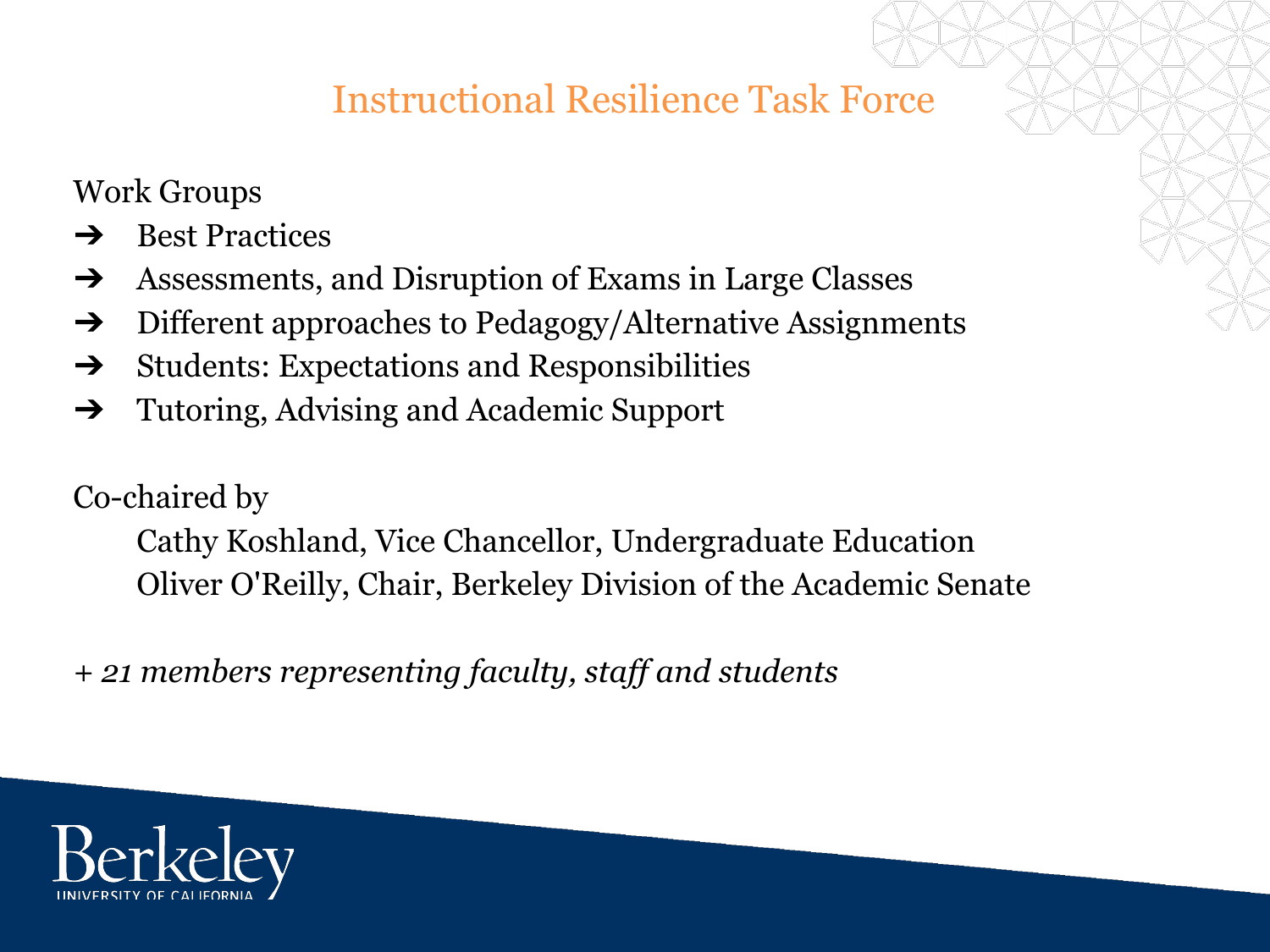#### Selected recommendations for

## Central and Cross-Campus Administration

#### **● Preparation**

- Training for all instructors on response to interruptions of on-campus instruction.
- o Online instruction, materials, and assessment need to be accessible to students with disabilities.
- **● Website**
	- A clear, focused, central website can streamline the process of preparing for, responding during, and resuming after an interruption to campus instruction.  $\rightarrow$  CTL created and launched this on the fly for COVID-19 response
	- Website should be simple, work for all stakeholders, and provide useful examples, templates, and clear links to technical support options.

#### **● Communication**

- Develop a strategic crisis communication plan, emphasizing clarity, predictability, simplicity, and social media savvy.
- Coordinate with instructional units to designate liaisons

#### **● Policy and Guidance**

- Keep RRR week free of new instruction.
- Create a "resilient instruction" preparedness day.
- Focus on efforts to make access to course materials/textbooks easier online.

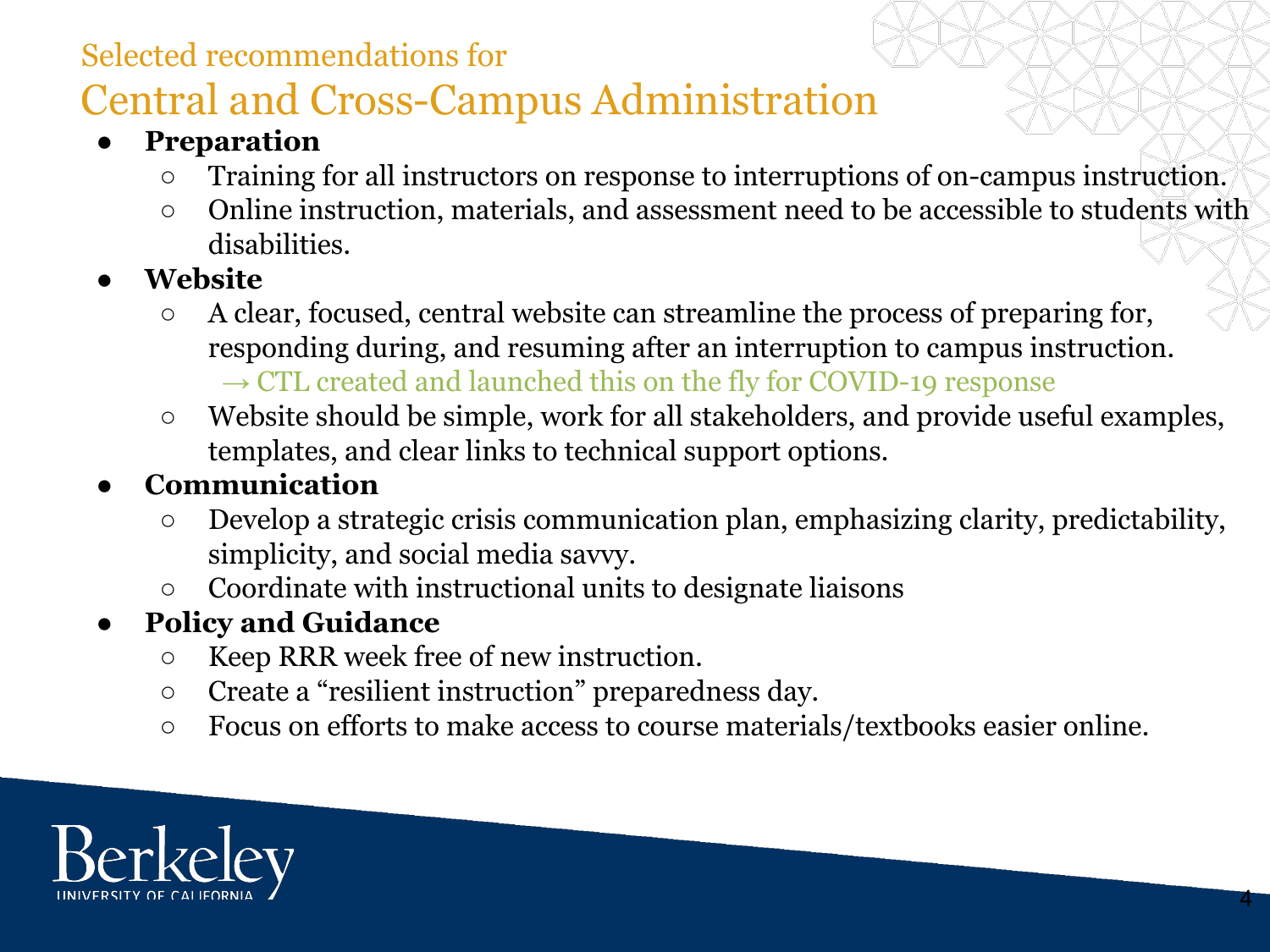## Selected recommendations for **Instructors**

- **Instructor preparation is essential:** in course planning  $\rightarrow$  on the first day of classes  $\rightarrow$  during & after any interruption
- **Checklist:** Instructional Resilience <u>Best Practices/Preparation Checklist</u>, published on CTL website in March to assist with COVID-19 response

#### **● Instructor Recommendations:**

- Design courses for 13 weeks instead of 14.
- Prepare for alternative delivery of course materials, alternative assignments.
- Assess students on multiple, low-stakes evaluations, as possible, in lieu of one or two encompassing exams
- Involve GSIs in planning and communications plan

#### **Expectations of Departments**

- Designate individual/team to manage communication, implementation
- Provide a way that students can surface their concerns or feedback
- Facilitate and encourage instructor training on currently available tools (e.g. bCourses)

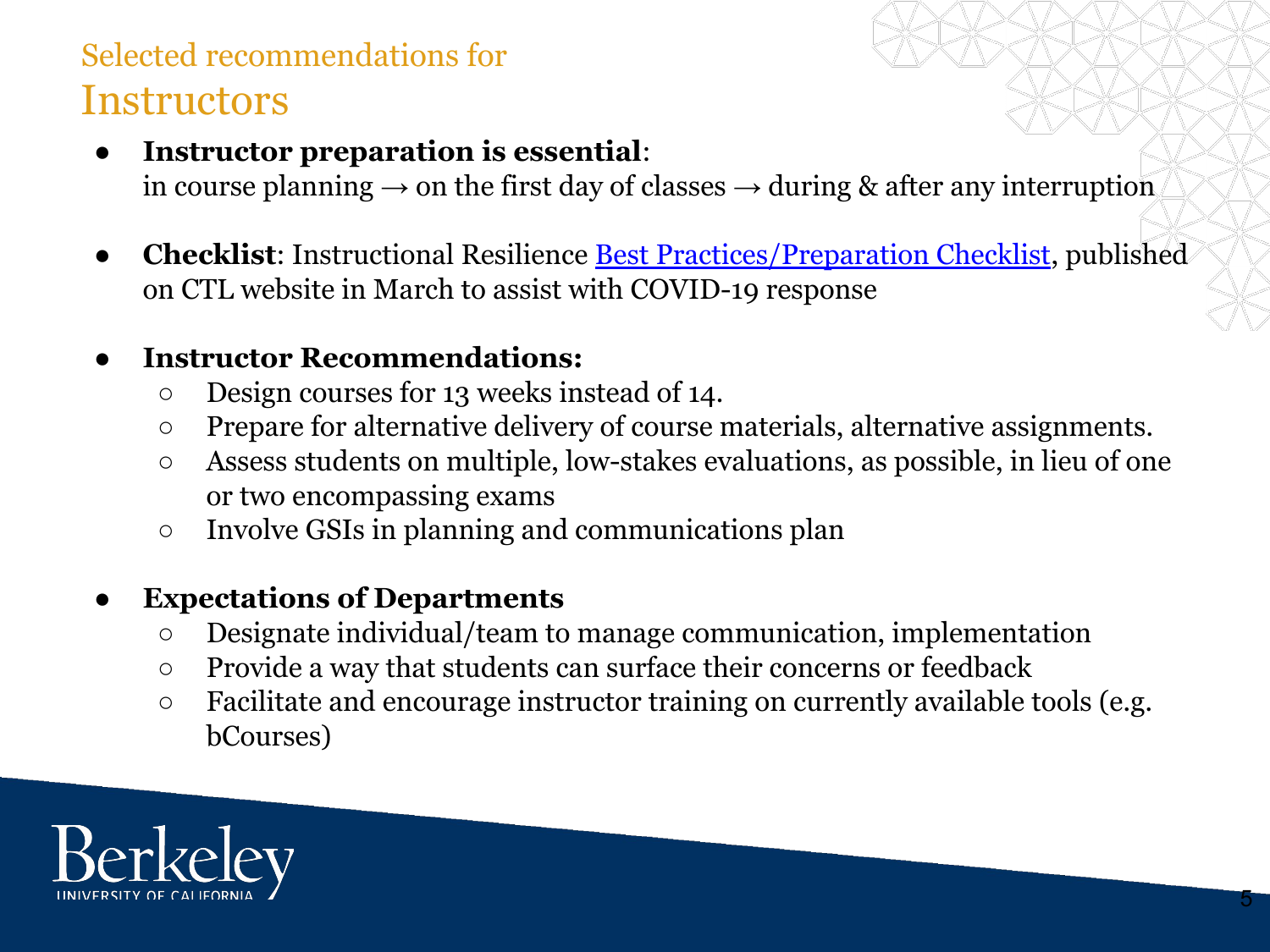## teaching.berkeley.edu/instructional-resilience-resources Berkeley Center for Teaching & Learning

Home About

**Consult with CTL** Programs **Resources** 

**Policies Featured Articles** 

Home » Instructional Resilience Resources

#### **Instructional Resilience Resources**

#### **Important Updates and Communications**

- Instructor Q&A: Grading for Spring Semester 2020
- Student Q&A: Grading for Spring Semester 2020
- . Guidance and Recommendations for Instructors and Students on Proctoring and Final Examinations
- COVID-19 Questions & Answers for Academic Leaders ®
- . Resources for Students with Technology Needs @ and Cost of Attendance Adjustment Request @
- Remote Attendance and Participation Policies
- Zoom FAQs
- DSP/LOA Information
- Guidance on Copyright of Course Materials at UC Berkeley.

# **Best Practices**

To help prepare for disruptions, please refer to these Best Practices for remote teaching and learning. More items will be added, so please check back.

- Remote examinations ®
- Labs, studios and other non-classroom spaces
- Determining how to best present your lecture for virtual access (decision tree)
- DSP, LOAs and accommodations for your students
- Large course content delivery
- Remote teaching tips from faculty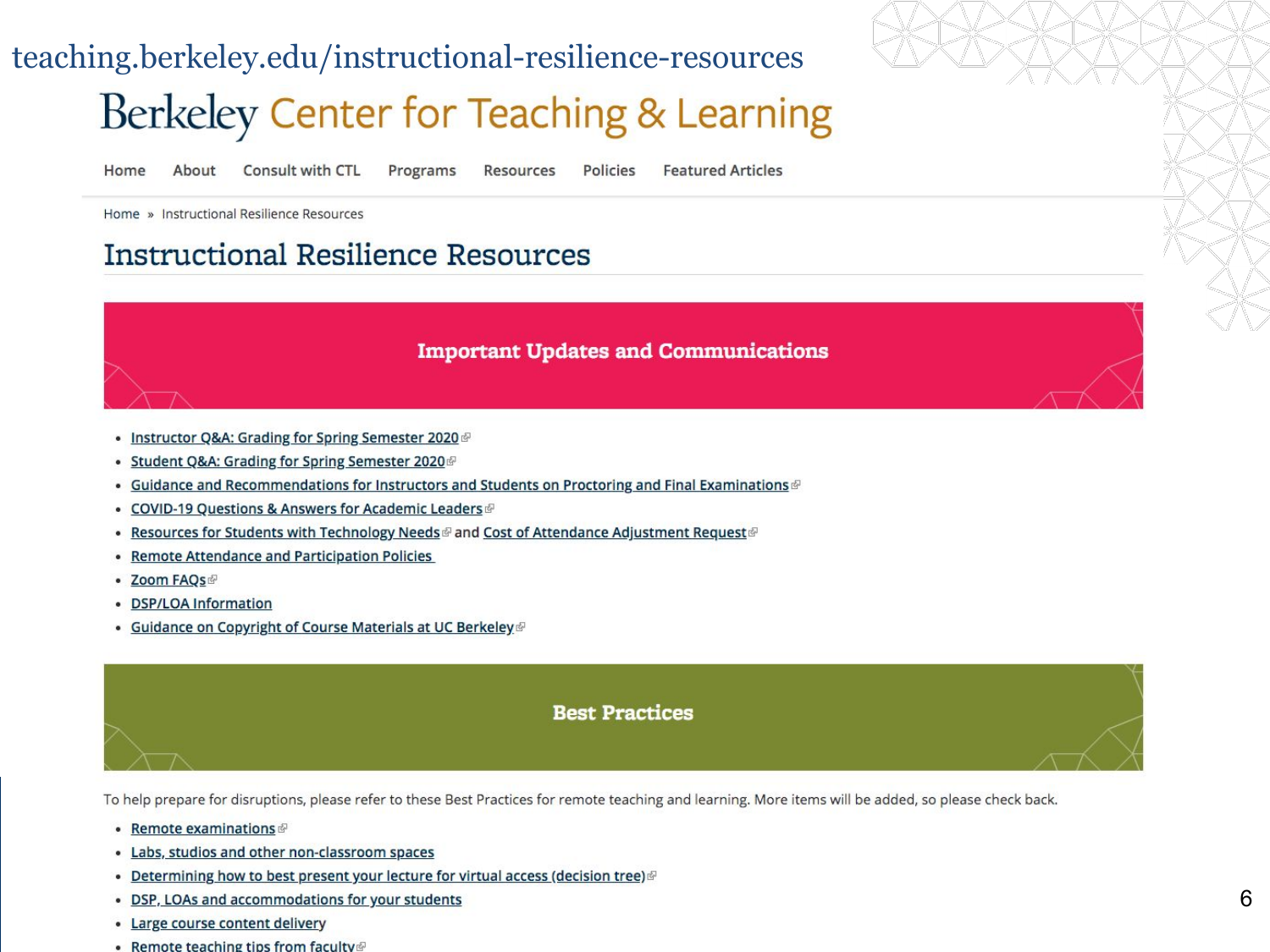## Selected recommendations for and from Students

- **[Checklist](https://docs.google.com/document/d/e/2PACX-1vTaNs2PJJSUPLY_dWzWKzBn2UlR4lE-n2Mtzsk-TQsEmzvPmFFm_PBJCKbgo9S-466VyzMc0wNdcJQM/pub)** outlines expectations and responsibilities of students
	- **○** sent via CalMessage in March 2020 to assist with COVID-19 response
- **● Undergraduate and Graduate Students' Responsibilities**
	- Make sure on the first day of class that the instructor covers the plan for the interruption of on-campus instruction.
	- Make sure you (the student) has a plan as well.
	- Do not treat an interruption of on-campus instruction as a pause in instruction and academic engagement.
- **Students' expectations of instructors, departments, and campus** include:
	- Clear planning and policy, timely communication, accommodations, structure, and support.
	- Setting expectations early, and communicating clearly before, during, and after disruption.

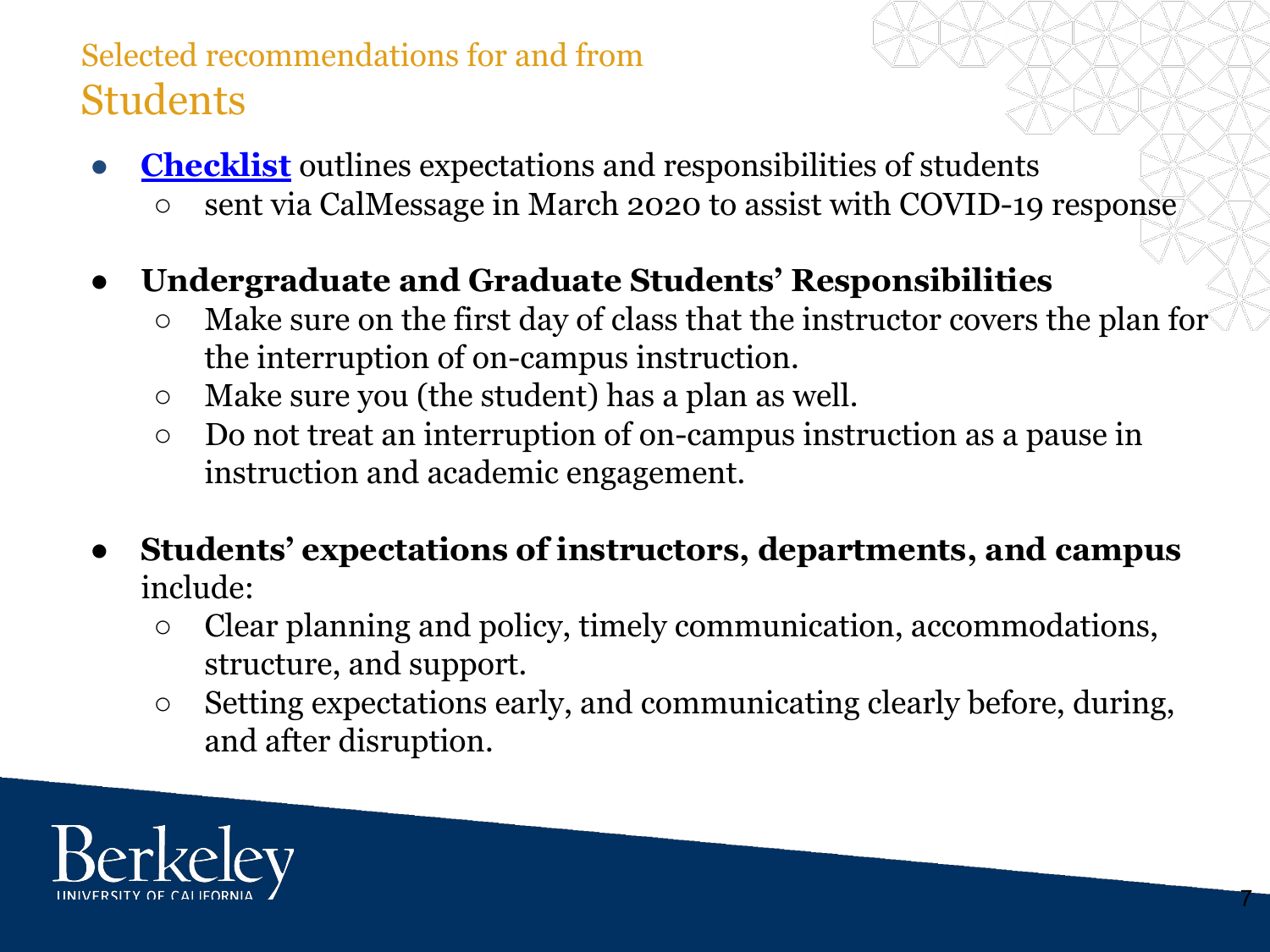## Selected recommendations & best practices for Academic & Co-curricular Advisors and Other Student Services Staff

- **[Checklist](https://docs.google.com/document/d/1XWXSPA0rsFHImqAG7-7BN9y59zNYmbIDrDPy5zimsSU/edit?usp=sharing)** for days of modified instruction
	- **○** Created with task force initial charge in mind, and implemented to assist with COVID-19 response
- **● Recommendations and guidance**
	- Include guidance for student services in campus-wide communications and directives.
	- Ensure that units know the Office for Disability Access & Compliance can support them.
	- Provide resources and training to close technology and service gaps
- **● Training and community-building for the student services job family**
	- Advancing Practice workshop series shifted to focus content and training on the COVID-19 response
	- $\circ$  Regularly ~200 participants per workshop

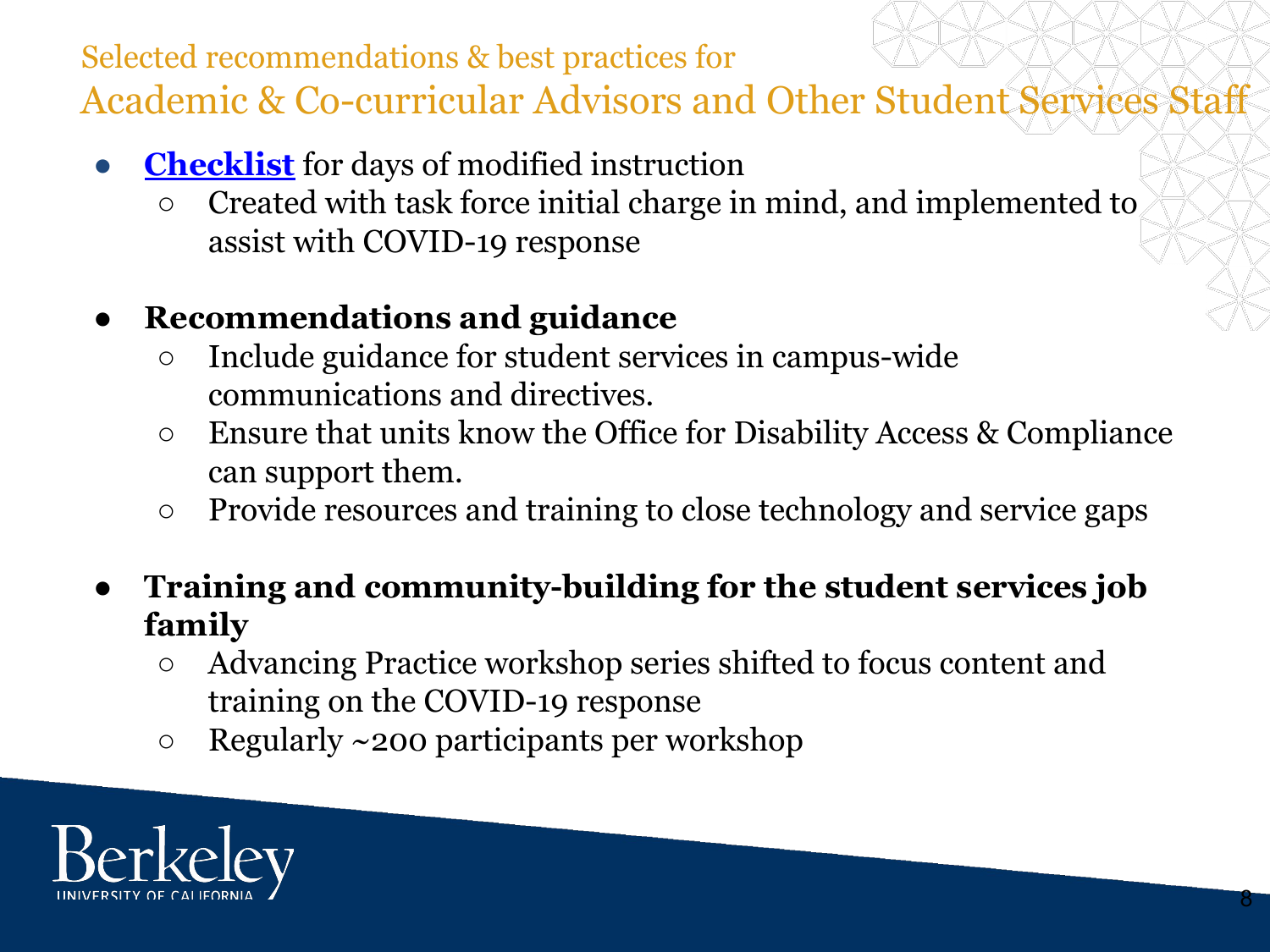## Requests for Tools and Resources

- Tools for building, ensuring instructional resilience
	- Zoom Pro (video conferencing--widely in use for online instruction)
	- Kaltura (video management, integrates w/bCourses)
	- Cidilabs (course authoring & templating, integrates w/bCourses)
- Staffing needs
- Computer-based testing centers

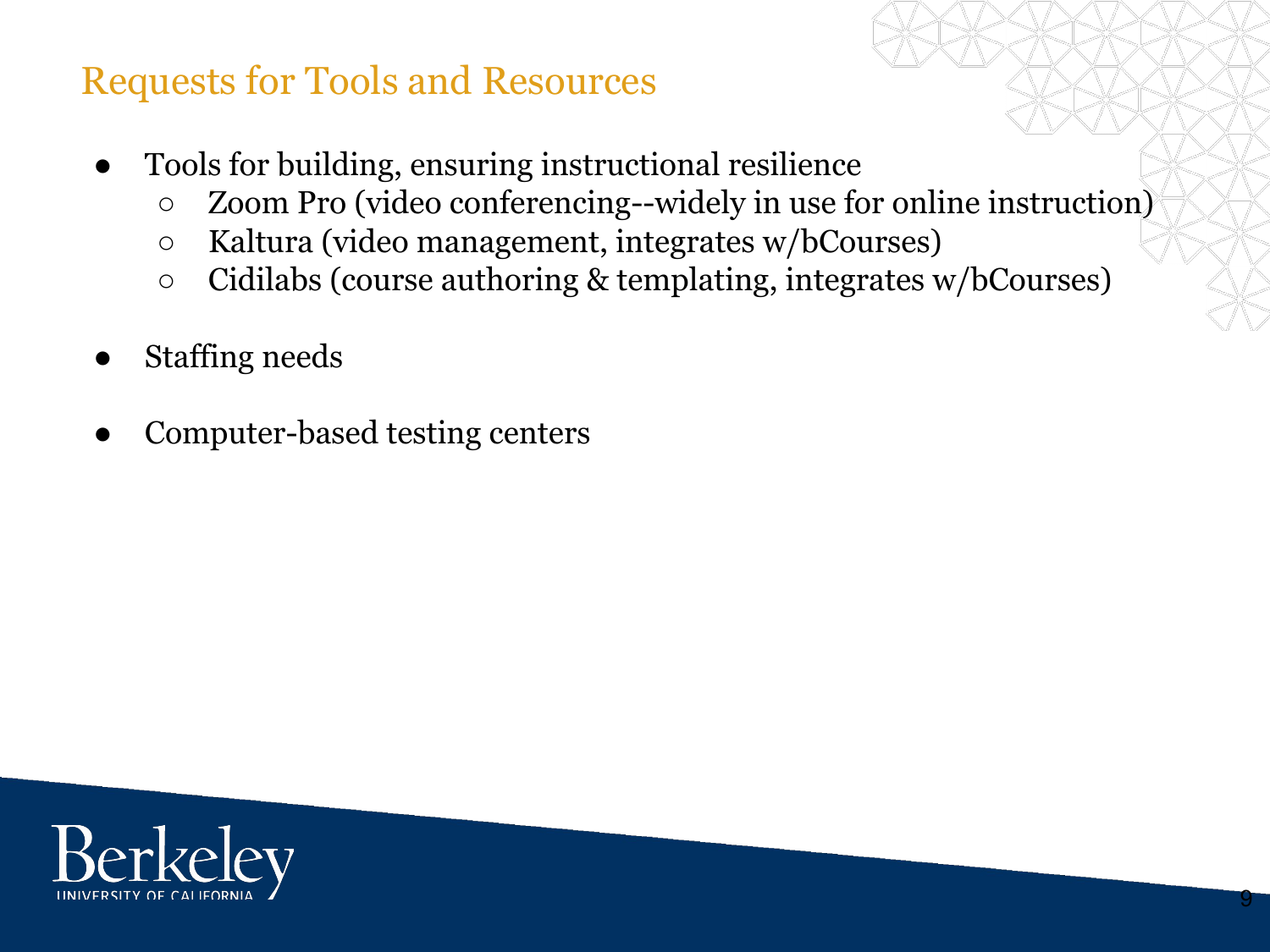## Task Force on Online Exams / Proctoring

In response to concerns about proctoring of examinations under shelter-in-place orders and academic misconduct, the Provost convened a 21-member working group in April to:

- 1. Examine strategies for remote exams;
- 2. Develop principles for procuring remote proctoring services; and
- 3. Assess products for our campus.

On April 20 the group completed their report: **[Guidance and](https://academic-senate.berkeley.edu/sites/default/files/guidance_and_recommendations_from_the_working_group_on_exams_and_proctoring.pdf)** [Recommendations for Instructors and Students on Proctoring and Final](https://academic-senate.berkeley.edu/sites/default/files/guidance_and_recommendations_from_the_working_group_on_exams_and_proctoring.pdf) [Examinations](https://academic-senate.berkeley.edu/sites/default/files/guidance_and_recommendations_from_the_working_group_on_exams_and_proctoring.pdf).

This document is posted to the [Instructional Resilience website](https://teaching.berkeley.edu/instructional-resilience-resources) and [Academic Senate website](https://academic-senate.berkeley.edu/issues/coronavirus).